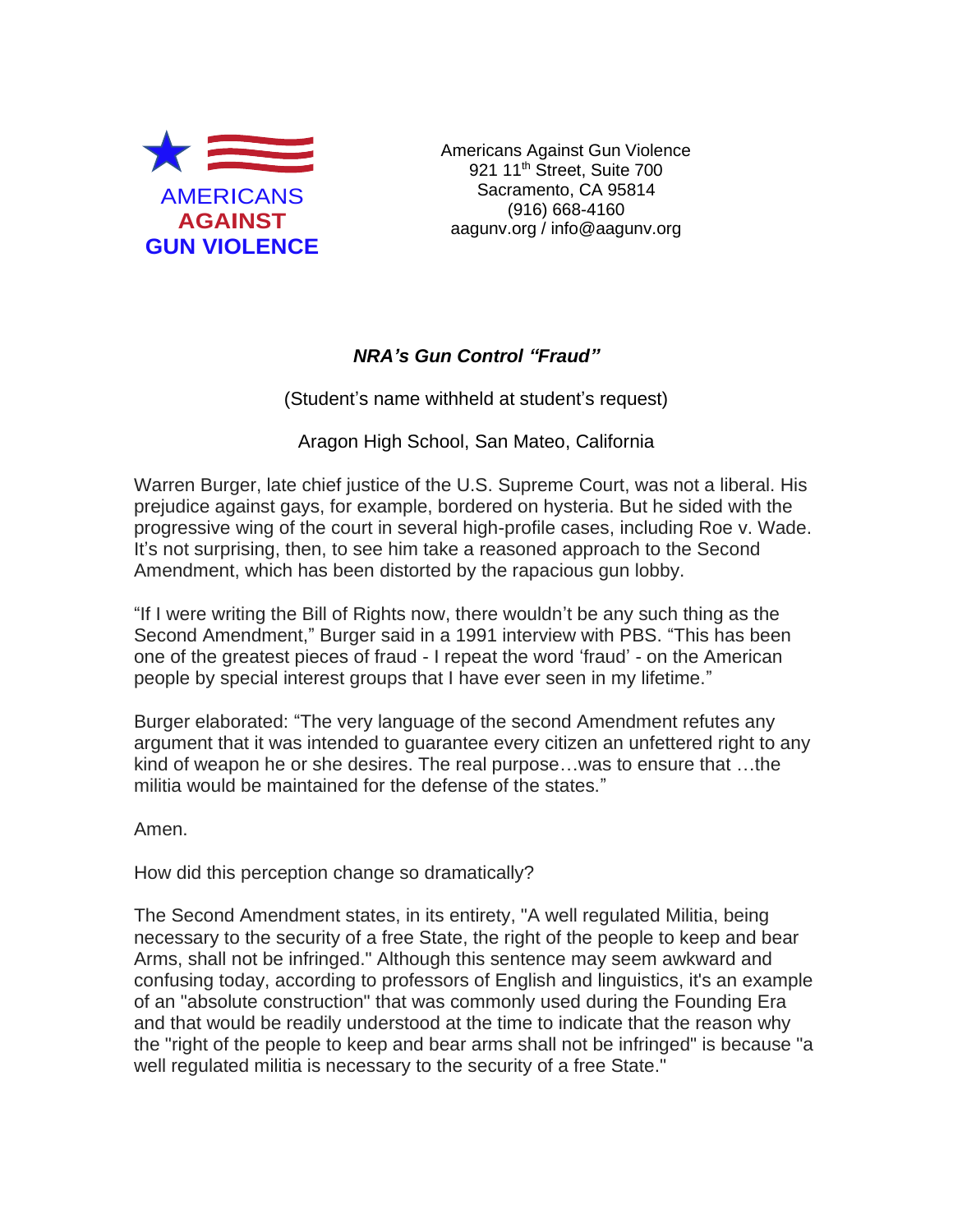The meaning of the amendment had not been a controversial view in most quarters, including the legal arena, since its enactment in 1791. But the National Rifle Association, the largest gun advocacy group in the U.S., saw an opening in the wording.

The NRA sponsored research aimed at overturning binding legal precedents that restricted the right to bear arms, according to David Cole, author of Engines of Liberty. Its investment paid handsome dividends in the 2008 Supreme Court case of District of Columbia v. Heller. The rogue opinion, written by Justice Antonin Scalia, allows residents of the nation's capital to keep handguns for self-defense, independent of service in a state militia. The decision was a stunning rebuke of historical perspectives.

The gun lobby has been active on other fronts, as well. In the 2016 election cycle, the NRA spent a record \$54 million to ensure Republican control of the White House and Congress. In a coup for the organization, Donald Trump's victory gave him three appointments to the Supreme Court: Neil Gorsuch, Brett Kavanaugh, and Amy Coney Barrett. All of the new justices have signaled expansive views of the Second Amendment.

Most Americans favor stricter gun laws, but the hallowed halls of Congress are teeming with career politicians who routinely thwart the public will for personal gain. It's become a grim ritual: hypocritical lawmakers offer their "thoughts and prayers" for the victims and families after every mass shooting, all while courting contributions from the NRA.

Prior to the Supreme Court's rogue 2008 *Heller* decision, there was no constitutional obstacle to the adoption of the kind of stringent gun control laws needed to stop our country's epidemic of gun violence. But even before *Heller,* few if any legislators - or even candidates for elected office - had the political courage to advocate such laws. With the new composition of the High Court, it's unlikely there will be a majority of Supreme Court justices inclined to overturn the *Heller* decision any time soon, and even if the Court did overturn *Heller*, in the current political climate, it's unlikely that Congress would take advantage of the opportunity to adopt definitive gun laws.

But Supreme Court justices and elected officials are all influenced by public opinion, and by openly expressing our views, we, the people, create public opinion. In order to stop our country's epidemic of gun violence, we must first prevail in the court of public opinion. We must get an overwhelming majority of fellow Americans to join us in demanding an end to the fraudulent misrepresentation of the Second Amendment; and in further demanding that our elected leaders openly advocate and do everything within their power to achieve the adoption of stringent gun control laws in the United States comparable to the laws that have long been in effect in all the other high income democratic countries of the world.